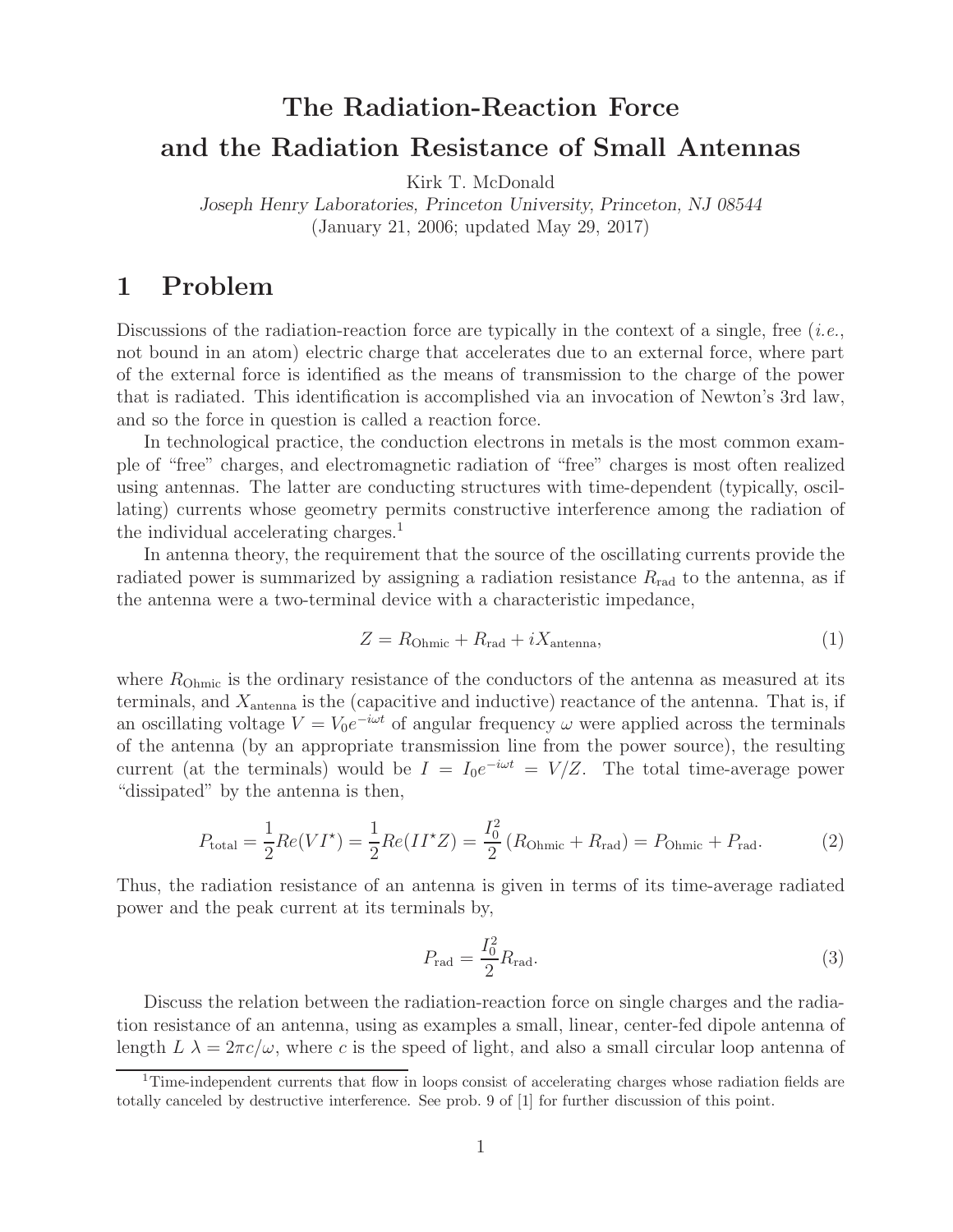circumference  $L \ll \lambda$ . Note that the small loop emits magnetic-dipole radiation, so that the radiation-reaction forces in this case are not the same as those based on the usual assumption of electric-dipole radiation.

In this problem you may take advantage of the fact that the radiation from a small antenna is well described by an approximation that ignores its conductivity and simply supposes a geometric pattern of the oscillating current which is completely in phase with the drive voltage.

# **2 Solution**

The apparent success of the solutions given below for small antennas is surprising in view of the "radiation paradox"  $[2, 3]$ , that for good conductors the electric field can have little/no component parallel to the surface of the conductors, and consequently the Poynting vector [5] can have little/no component perpendicular to the conductors. Thus, in the usual accounting of flow of electromagnetic energy, no energy leaves the conductors normal to their surfaces (although some energy enters the conductors normally to sustain the Ohmic losses within). In the Maxwellian view, an antenna is merely a special kind of wave guide that shapes the angular distribution of power that is transmitted from a source (which must include some material other than good conductors) into the far zone.

### **2.1 The Radiation-Reaction Force on a Single Charge**

When an external force  $\mathbf{F}_{ext}$  is applied to a mass m, that mass accelerates according to Newton's 2nd law,

$$
\mathbf{F}_{\text{ext}} = m\mathbf{a} = m\dot{\mathbf{v}},\tag{4}
$$

where c is the speed of light in vacuum, and we assume that the magnitude of the velocity  $\bf{v}$ obeys  $v \ll c$  throughout this problem. As a result, the kinetic energy  $mv^2/2$  of the particle changes, and we have,

$$
\mathbf{F}_{\text{ext}} \cdot \mathbf{v} = m\mathbf{v} \cdot \dot{\mathbf{v}} = \frac{d}{dt} \left( \frac{mv^2}{2} \right). \tag{5}
$$

That is, the power supplied by the external force goes into increasing the kinetic energy of the mass.

If, however, the mass  $m$  carries electric charge  $e$ , then the accelerated charge radiates power at the rate,

$$
P_{\rm rad} = \frac{2e^2a^2}{3c^3},\tag{6}
$$

according to the Larmor formula  $[6]$ . Assuming that the mass has no internal energy,<sup>3</sup> the radiated power must come from the source that provides the external force. Thus, we are

<sup>2</sup>For further discussion of the radiation paradox, see [4].

<sup>3</sup>This assumption is not valid in general, because the (near) electromagnetic field of the charge stores energy. For periodic motion, the time average of this stored energy is constant, and the radiated energy must come from elsewhere. However, the interpretation of the radiation reaction for nonperiodic motion, beginning with Schott [7], is that part of the radiated energy comes from external sources, and part comes from rearrangement of the electromagnetic energy associated with the charge.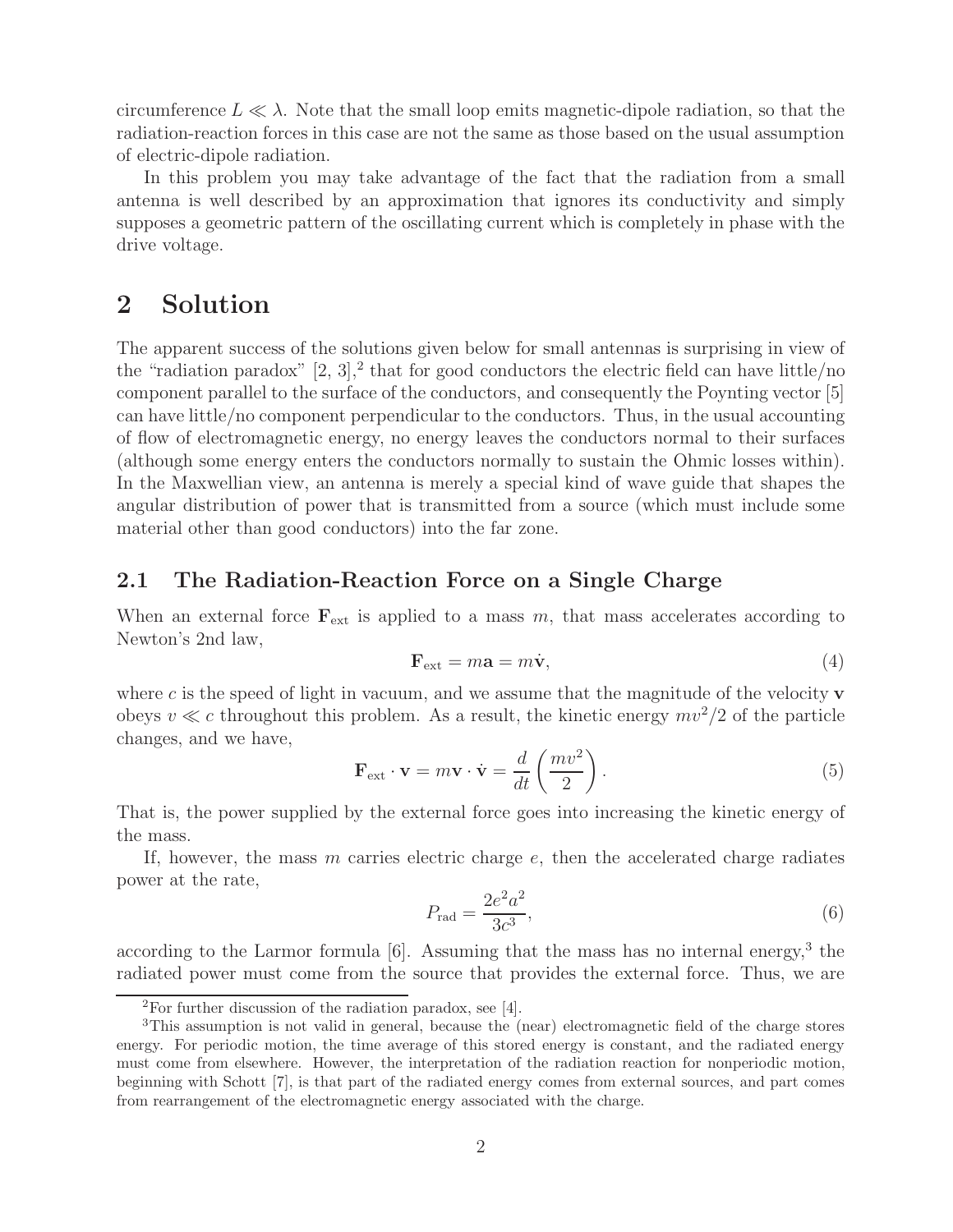led to modify eq. (5) in the case of radiation to be,

$$
\mathbf{F}_{\text{ext}} \cdot \mathbf{v} = \frac{d}{dt} \left( \frac{mv^2}{2} \right) + P_{\text{rad}}.\tag{7}
$$

To determine the partitioning of power from the source between radiation and change in the charge's kinetic energy, we follow Planck [8] in supposing that the radiation exerts a reaction force  $\mathbf{F}_{\text{react}}$  back on the charge, so that eq. (4) should also be modified,<sup>4</sup>

$$
\mathbf{F}_{\text{ext}} + \mathbf{F}_{\text{react}} = m\dot{\mathbf{v}}.\tag{8}
$$

Projecting eq. (8) onto the velocity **v** and comparing with eq. (7), we infer that,

$$
\mathbf{F}_{\text{react}} \cdot \mathbf{v} = -P_{\text{rad}}.\tag{9}
$$

Equation (9) suggests that we might write  $\mathbf{F}_{\text{react}} = -P_{\text{rad}}\hat{\mathbf{v}}/v$ , but this has unacceptable behavior at small velocities (and violates the principle of Galilean invariance that underlies Newton's equations of motion).<sup>5</sup> Planck proposed that we evade this difficulty by integrating eq. (9) over the period  $T = 2\pi/\omega$  in the case of periodic motion, as in the present problem,

$$
\int_{0}^{T} \mathbf{F}_{\text{react}} \cdot \mathbf{v} \, dt = -\int_{0}^{T} P_{\text{rad}} \, dt = -\frac{2e^{2}}{3c^{3}} \int_{0}^{T} \dot{\mathbf{v}} \cdot \dot{\mathbf{v}} \, dt = \frac{2e^{2}}{3c^{3}} \int_{0}^{T} \ddot{\mathbf{v}} \cdot \mathbf{v} \, dt - \frac{2e^{2}}{3c^{3}} \mathbf{v} \cdot \dot{\mathbf{v}} \Big|_{0}^{T}
$$
\n
$$
= \frac{2e^{2}}{3c^{3}} \int_{0}^{T} \ddot{\mathbf{v}} \cdot \mathbf{v} \, dt. \tag{10}
$$

It then appears plausible to identify the radiation-reaction force as,

$$
\mathbf{F}_{\text{react}} = \frac{2e^2 \ddot{\mathbf{v}}}{3c^3} \qquad (v \ll c). \tag{11}
$$

While the result (11) does not obey eq. (9), its average over a period of the motion does. So, we conclude with Planck that eq. (11) is valid on average, and therefore has good utility in the case of periodic motion.<sup>6</sup>

Whether the form (11) is valid at all times, rather than only on average, and whether it applies to nonperiodic motion and in particular to the case of uniform acceleration, has been the subject of extensive debate, some of which is reviewed by the author in [16].

#### **2.2 Small Linear Antenna**

We now consider a small, center-fed, linear antenna of length  $L$  that extends along the  $z$ -axis from  $-L/2$  to  $L/2$ , for which electric-dipole radiation is dominant.

<sup>&</sup>lt;sup>4</sup>Planck appears to have been inspired in part by Poincaré's commentary that Hertz' observation and analysis of the generation of electromagnetic waves [11, 12, 13] implies that the apparatus should be subject to *amortissement* = damping of the currents and energy due to the emission of radiation.

Plank's derivation in 1896 was before Larmor [6] published his formula (6), and Planck relied on Hertz' analysis [12] or radiation by an oscillating charge (oscillating electric dipole).

<sup>5</sup>Equation (9) is, however, valid for uniform circular motion.

<sup>&</sup>lt;sup>6</sup>The force (11) had been found by Lorentz in 1892 [14] during an investigation of the self force of an extended, accelerated charge, with no mention of radiation. See also Note 18 of [15].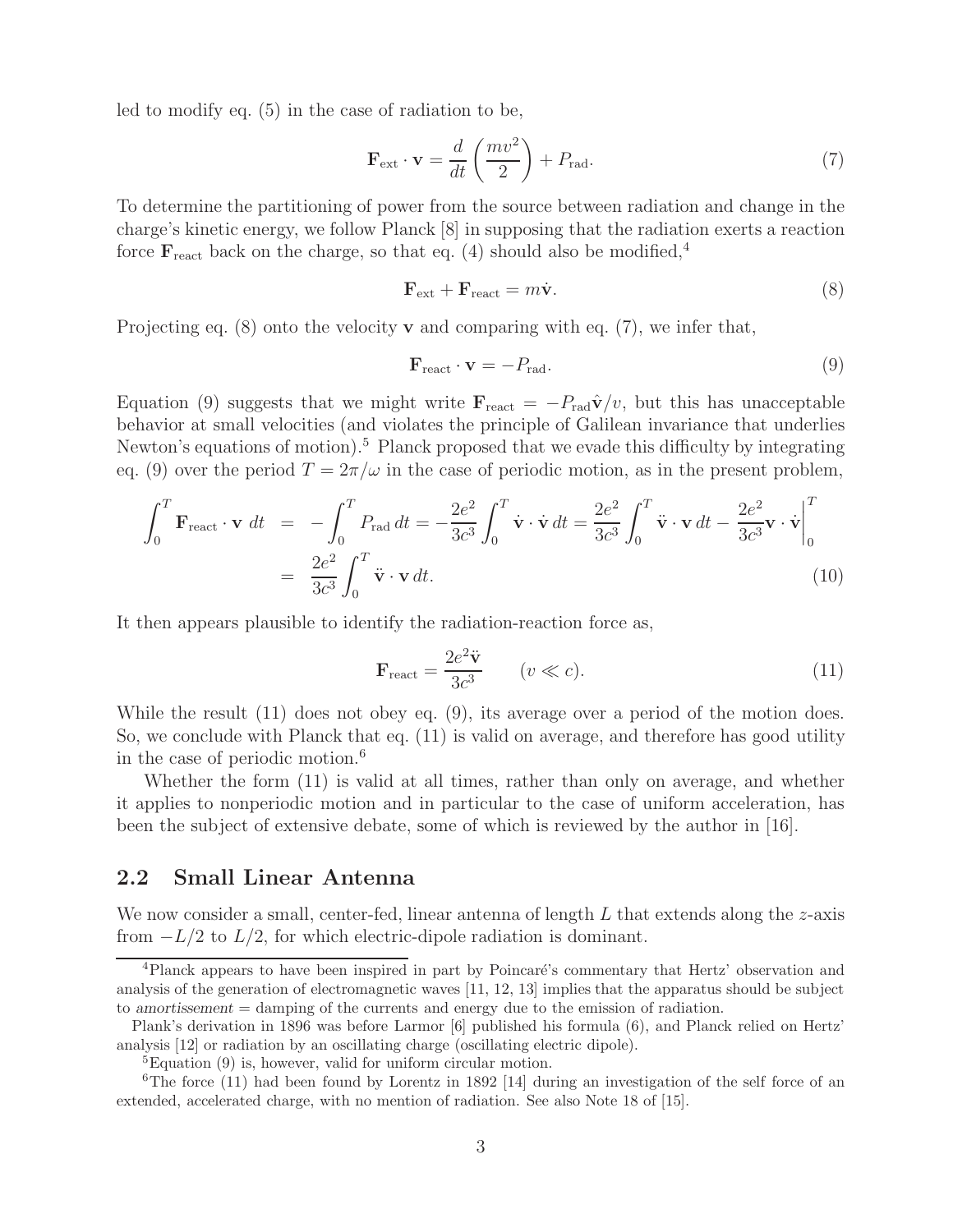#### **2.2.1 Radiation Resistance via a Conventional Argument**

The current  $I(z, t)$  has value  $I_0e^{-i\omega t}$  at the feedpoint  $z = 0$ , and vanishes at the endpoints of the antenna,  $z = \pm L/2$ . For  $L \ll \lambda$ , the spatial variation of the current can only be linear,

$$
I(z,t) = I_0 \left( 1 - \frac{|z|}{L/2} \right) e^{-i\omega t}.
$$
\n(12)

This spatial variation results in an accumulation of charge along the antenna, according to the equation of continuity,

$$
\frac{\partial \rho}{\partial t} = -\frac{\partial I}{\partial z} = \mp \frac{I_0}{L/2} e^{-i\omega t},\tag{13}
$$

so that the charge density  $\rho$  is uniform over each of the two arms of the antenna, but with opposite signs,

$$
\rho(z,t) = \pm \frac{iI_0}{\omega L/2} e^{-i\omega t}.
$$
\n(14)

The electric-dipole moment  $p$  of this charge distribution is,

$$
p(t) = \int_{-L/2}^{L/2} \rho z \, dz = \frac{iI_0 L}{2\omega} e^{-i\omega t}.
$$
\n(15)

The time-average radiated power  $P_{\text{ave}}$  follows from the electric-dipole version of the Larmor formula,

$$
P_{\text{ave}} = \frac{|\ddot{p}|^2}{3c^3} = \frac{I_0^2 \omega^2 L^2}{12c^3} = \frac{I_0^2}{2} \frac{2\pi^2}{3c} \left(\frac{L}{\lambda}\right)^2 = \frac{I_0^2}{2} R_{\text{rad}},\tag{16}
$$

where the radiation resistance of the small dipole antenna is,

$$
R_{\rm rad} = \frac{2\pi^2}{3c} \left(\frac{L}{\lambda}\right)^2 = 197 \left(\frac{L}{\lambda}\right)^2 \Omega.
$$
 (17)

#### **2.2.2 Radiation Resistance via the Radiation-Reaction Force**

The conduction electrons in the antenna have average velocity,

$$
v(z,t) = v_0(z)e^{-i\omega t} = \frac{I(z,t)}{neA_0} = \frac{I_0}{neA_0} \left(1 - \frac{|z|}{L/2}\right)e^{-i\omega t},\tag{18}
$$

at position z and time t, where n is the number density of the conduction electrons and  $A_0$ is the cross sectional area of the antenna.

The radiation-reaction force  $(11)$  on a conduction electron at position z is,

$$
F_{\text{react}} = \frac{2e^2\ddot{v}(z)}{3c^3} = -\frac{2e^2\omega^2v_0(z)}{3c^3}e^{-i\omega t}.\tag{19}
$$

The time-average power delivered to a single electron by the radiation-reaction force (19) is,

$$
-\frac{1}{2}Re(F_{\text{react}}v^*) = \frac{e^2 \omega^2 v_0^2(z)}{3c^3}.
$$
\n(20)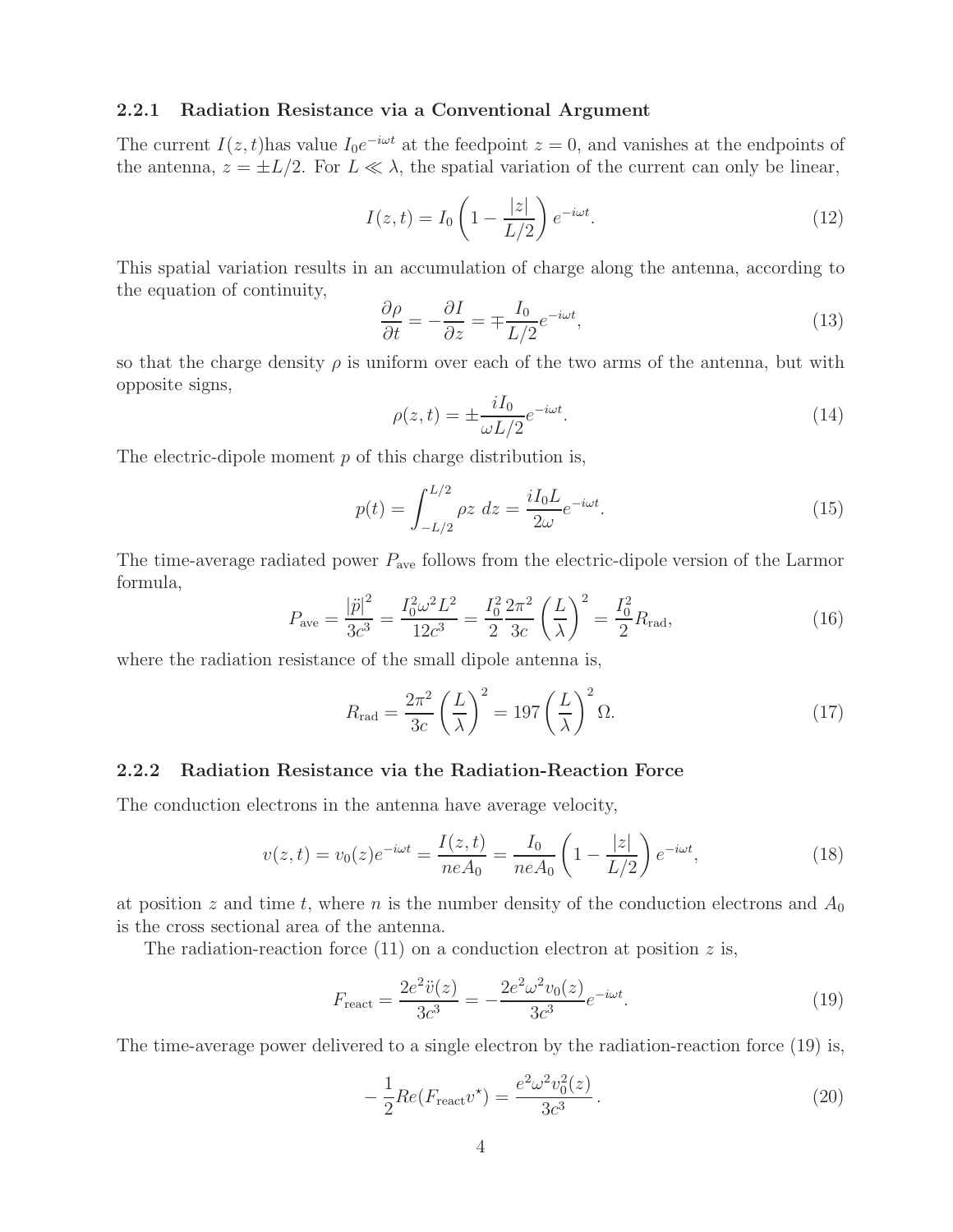This power is delivered coherently to all of the conduction electrons in the antenna, so the total power is the square of the sum of the amplitudes of the power per electron. This amplitude is the square root of eq. (20), namely  $e\omega v_0(z)/\sqrt{3c^3}$ . The number of conduction electrons per unit length along the antenna is  $nA_0$ , so the total power delivered by the radiation-reaction force is,

$$
P_{\text{react}} = \left[ \int_{-L/2}^{L/2} \frac{e\omega v_0(z)}{\sqrt{3c^3}} n A_0 dz \right]^2 = \left[ \frac{\omega I_0}{\sqrt{3c^3}} \int_{-L/2}^{L/2} \left( 1 - \frac{|z|}{L/2} \right) dz \right]^2 = \left[ \frac{\omega I_0 L}{2\sqrt{3c^3}} \right]^2
$$
  
=  $\frac{I_0^2}{2} \frac{2\pi^2}{3c} \left( \frac{L}{\lambda} \right)^2 = \frac{I_0^2}{2} R_{\text{rad}} = P_{\text{rad}},$  (21)

as found in eq.  $(16).7$ 

### **2.3 The Radiation-Reaction Force for Magnetic-Dipole Radiation**

We shall consider the case of a small loop antenna (sec. 2.4), in which all electric-multipole radiation vanishes and magnetic-dipole radiation dominates. We restrict our discussion to the case that the charges move in a circle of fixed radius  $r$ . Then, the contribution of a charge e with azimuthal velocity,

$$
\mathbf{v} = v_0 e^{-i\omega t} \phi \tag{24}
$$

to the magnetic moment is  $\mu = \sum e\mathbf{r} \times \mathbf{v}/2c$  is,<sup>8</sup>

$$
\mu_e = \frac{e}{2c} \mathbf{r} \times \mathbf{v}.
$$
\n(25)

For a magnetic dipole created by oscillating conduction currents in a loop, the azimuthal acceleration at angular frequency  $\omega$  is much larger than the centripetal acceleration  $v^2/r$ .

$$
\frac{dP_{\text{rad}}}{d\Omega} = \frac{\omega^2}{8\pi c^3} \left| \int \mathbf{J}(\mathbf{x}) \times \hat{\mathbf{k}} e^{-i\mathbf{k} \cdot \mathbf{r}} d\text{Vol} \right|^2 = \frac{3}{8\pi} \left| \int \frac{ne\omega \mathbf{v}(\mathbf{x})}{\sqrt{3c^3}} \times \hat{\mathbf{k}} e^{-i\mathbf{k} \cdot \mathbf{r}} d\text{Vol} \right|^2
$$
  
\n
$$
= \frac{3}{8\pi} \left| \int n \sqrt{-\frac{1}{2} Re(F_{\text{react}} v^*)} \times \hat{\mathbf{k}} e^{-i\mathbf{k} \cdot \mathbf{r}} d\text{Vol} \right|^2 \approx \frac{3 \sin^2 \theta}{8\pi} \left| \int n \sqrt{-\frac{1}{2} Re(F_{\text{rad}} v^*)} d\text{Vol} \right|^2, (22)
$$

where the approximation holds for small antennas (of size  $L \ll \lambda$ ). Thus, for small antennas the total radiated power is,  $\Omega$ 

$$
P_{\rm rad} = \int \frac{dP_{\rm rad}}{d\Omega} d\Omega = \left| \int n \sqrt{-\frac{1}{2} Re(F_{\rm rad} v^*)} \, d\text{Vol} \right|^2, \tag{23}
$$

which is the method used in eq.  $(21)$ .

For antennas that are not small compared to a wavelength the present technique does not work. Returning to the derivation of the radiation reaction force in sec. 2.1, we note that for an extended distribution of charges, the integration by parts of eq. (10) cannot be carried out, and the radiation reaction force on individual charges cannot readily be identified. In such cases the total radiation reaction force can still be deduced as the negative of the rate of radiation of momentum [22].

<sup>8</sup>We neglect the tiny contribution of the intrinsic magnetic moments of the conduction electrons to the magnetic moment of the current loop.

<sup>&</sup>lt;sup>7</sup>Recall the "antenna formula" for radiation by a known, time-harmonic current distribution  $J(x)e^{-i\omega t}$ (see, for example, eq. (14-53) of [17]),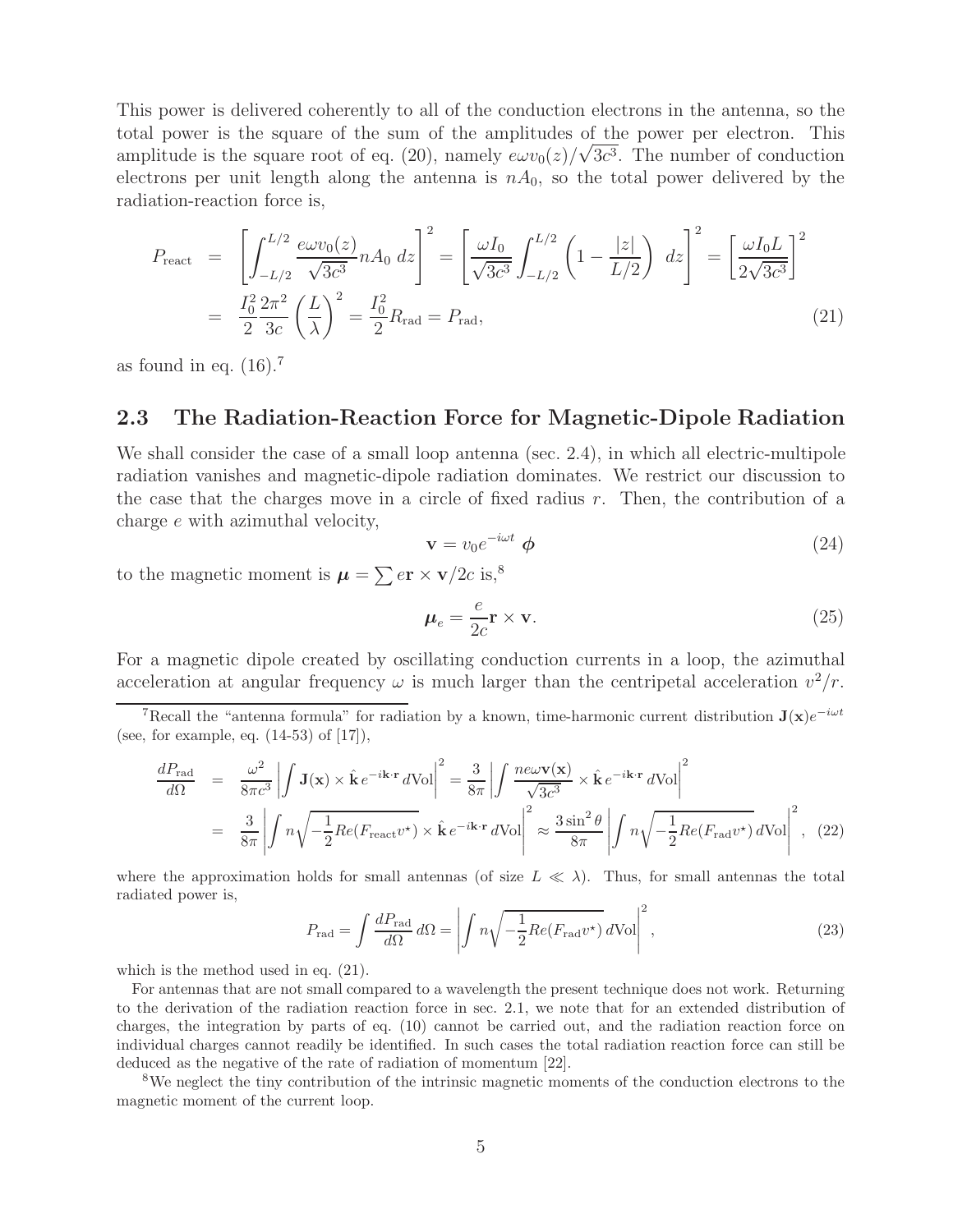So, in taking time derivatives we have to a very good approximation,

$$
\dot{\mathbf{v}} = -i\omega \mathbf{v}.\tag{26}
$$

Thus,

$$
\dot{\mu}_e = \frac{e}{2c} \mathbf{r} \times \dot{\mathbf{v}} = -i \frac{e\omega}{2c} \mathbf{r} \times \mathbf{v},\tag{27}
$$

and,

$$
\ddot{\boldsymbol{\mu}}_e = -i\frac{e\omega}{2c}\mathbf{r} \times \dot{\mathbf{v}} = -\frac{e\omega^2}{2c}\mathbf{r} \times \mathbf{v} = \frac{e}{2c}\mathbf{r} \times \ddot{\mathbf{v}}.
$$
\n(28)

The power of the magnetic-dipole radiation emitted by a single charge with oscillatory azimuthal velocity  $(24)$  is given by the magnetic version of the Larmor formula,<sup>9</sup>

$$
P_{\rm M1} = \frac{2|\ddot{\mu}_e|^2}{3c^3} = \frac{e^2r^2|\ddot{\mathbf{v}}|^2}{6c^5} = \frac{e^2r^2\omega^4|\mathbf{v}|^2}{6c^5}.
$$
 (29)

According to eq. (9), we identify this expression with the product  $-\mathbf{F}_{\text{react},M1} \cdot \mathbf{v}$ , where  $\mathbf{F}_{\text{react},\text{M1}}$  is the radiation-reaction force appropriate to magnetic-dipole radiation. Thus, we find,

$$
\mathbf{F}_{\text{react,M1}} = -\frac{e^2 r^2 \omega^4}{6c^5} \mathbf{v}.
$$
 (30)

An alternative derivation that parallels eq. (10) is,

$$
\int_{0}^{T} \mathbf{F}_{\text{react,M1}} \cdot \mathbf{v} dt = -\int_{0}^{T} P_{\text{M1}} dt = -\frac{e^{2}r^{2}}{6c^{5}} \int_{0}^{T} \ddot{\mathbf{v}} \cdot \ddot{\mathbf{v}} dt = \frac{e^{2}r^{2}}{6c^{5}} \int_{0}^{T} \ddot{\mathbf{v}} \cdot \dot{\mathbf{v}} dt - \frac{2e^{2}}{3c^{3}} \ddot{\mathbf{v}} \cdot \dot{\mathbf{v}} \Big|_{0}^{T}
$$

$$
= -\frac{e^{2}r^{2}}{6c^{5}} \int_{0}^{T} \dddot{\mathbf{v}} \cdot \mathbf{v} dt + \frac{2e^{2}}{3c^{3}} \dddot{\mathbf{v}} \cdot \mathbf{v} \Big|_{0}^{T} = -\frac{e^{2}r^{2}}{6c^{5}} \int_{0}^{T} \dddot{\mathbf{v}} \cdot \mathbf{v} dt,
$$
(31)

from which we infer that,

$$
\mathbf{F}_{\text{react,M1}} = -\frac{e^2 r^2}{6c^5} \mathbf{v} = -\frac{e^2 r^2 \omega^4}{6c^5} \mathbf{v}.
$$
 (32)

The form (32) has also been deduced by Itoh via an expansion of the Liénard-Wiechert potentials to  $4^{\text{th}}$  order [19].<sup>10</sup>

*A single charge not at the origin has nonzero electric and magnetic moments of all orders. If the charge is accelerated, it emits electric and magnetic multipole radiation of all orders, of which electric-dipole radiation is typically the strongest. The above discussion indicates that the radiation-reaction force associated with higher-order multipole radiation depends on higher-order derivatives of the charge's velocity. In extremes cases, the higher-order derivatives could be larger than*  $\ddot{v}$ *, such that a higher-order radiation-reaction force is the largest. This reminds us that Lorentz' derivation [14, 15] of the self force on an accelerated charge, which yielded the form (11), this result is only approximate.*

<sup>&</sup>lt;sup>9</sup>See, for example, sec. 71 of [18].

 $10$ Comments on radiation damping for magnetic dipoles also appear in [20, 21].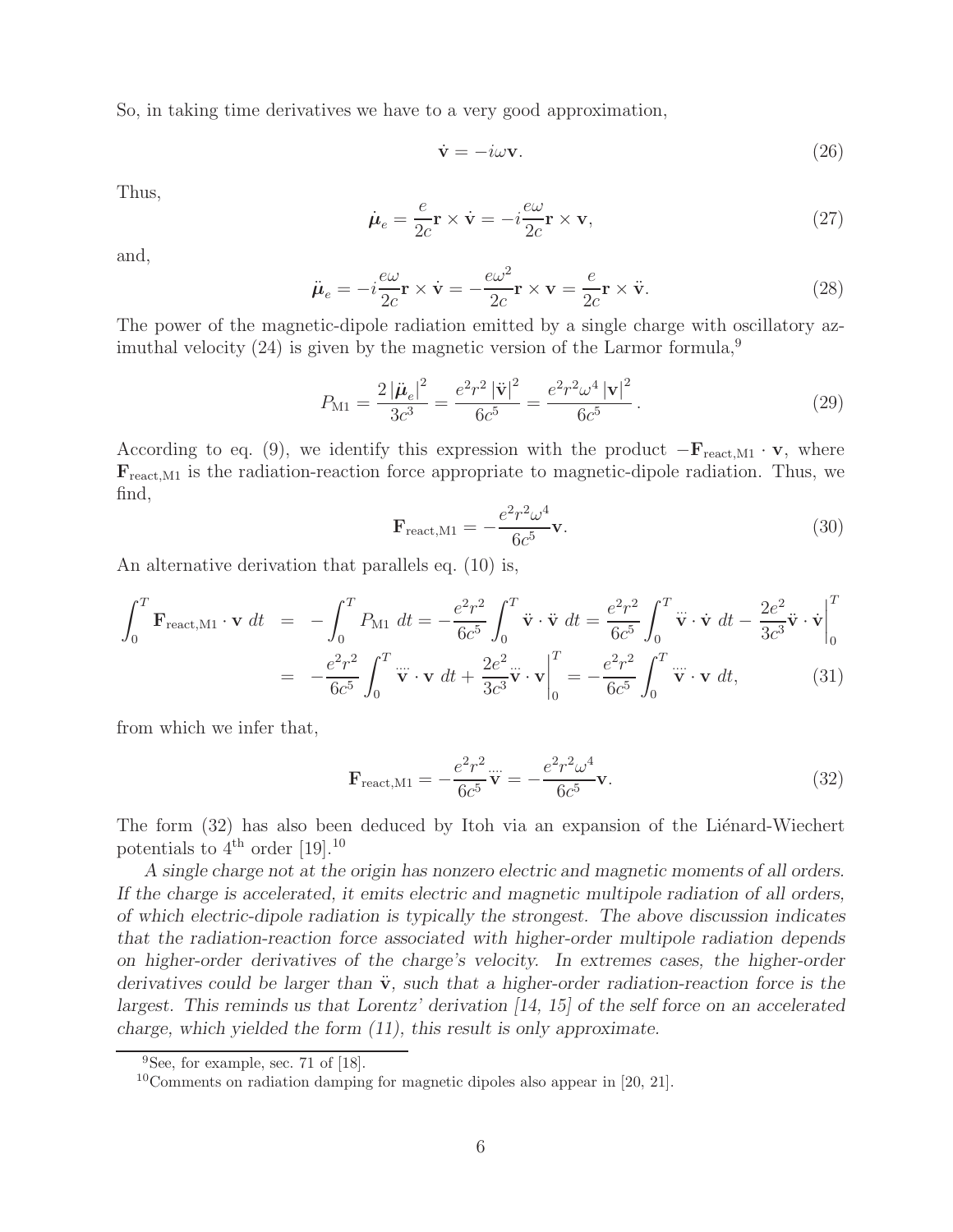### **2.4 Small Loop Antenna**

We now consider a circular loop of circumference  $L \ll \lambda = 2\pi c/\omega$  that carries a current I<sub>0</sub>e<sup> $-iωt$ </sup>, which is assumed to be independent of azimuth around the loop. Then, the equation of continuity for electrical charge density  $\rho$  tells us that  $\partial \rho / \partial t = -\partial I / \partial l = 0$ , where l is the spatial coordinate along the loop. Thus, the electric-multipole moments of the loop have no time dependence, and the loop emits no electric-multipole radiation. The leading magnetic-multipole moment of the loop is, of course, its magnetic-dipole moment,

$$
\mu(t) = \frac{IA}{c} = \frac{I_0 L^2}{4\pi c} e^{-i\omega t}
$$
\n(33)

(in Gaussian units). The time-averaged radiated power  $P_{\text{rad}}$  associated with the oscillating magnetic dipole  $(33)$  follows from the magnetic version of the Larmor formula,<sup>11</sup>

$$
P_{\rm rad} = \frac{|\ddot{\mu}|^2}{3c^3} = \frac{\omega^4 I_0^2 L^4}{48\pi^2 c^5} = \frac{I_0^2}{2} \frac{2\pi^2}{3c} \left(\frac{L}{\lambda}\right)^4 = \frac{I_0^2}{2} R_{\rm rad},\tag{34}
$$

where the radiation resistance is,

$$
R_{\rm rad} = \frac{2\pi^2}{3c} \left(\frac{L}{\lambda}\right)^4 = 197 \left(\frac{L}{\lambda}\right)^4 \Omega,\tag{35}
$$

recalling that  $1/c = 30 \Omega$ .

We now verify that the total power associated with the magnetic-dipole radiation-reaction force (30) on all moving charges in the loop antenna equals the radiated power (34).

First, we recall that if the charge carriers (electrons) in the loop antenna have charge  $e$ , average velocity  $\mathbf{v} = v_0 e^{-i\omega t} \hat{\boldsymbol{\phi}}$  (at time t) and number density n, then the current density **J** obeys,

$$
\mathbf{J} = ne\mathbf{v}.\tag{36}
$$

If the current I in the loop antenna is confined to a region of area  $A_0$  in the cross section of the conductor, then  $I = JA_0$ . Thus, the average velocity is,

$$
v = \frac{I}{neA_0} = \frac{I_0}{neA_0}e^{-i\omega t} = v_0e^{-i\omega t}.
$$
 (37)

For example, in copper, the number density n of conduction electrons is about  $10^{23}/\text{cm}^3$ . A current of  $I_0 = 1$  Amp corresponds to about  $6 \times 10^{18} e/s$ . Then, for a cross sectional area of  $A_0 = 1$  mm<sup>2</sup> = 0.01 cm<sup>2</sup>, the magnitude of the velocity of the charges is,

$$
v_0 = \frac{I_0}{neA_0} \approx \frac{6 \times 10^{18} e/\text{s}}{(10^{23} e/\text{cm}^3)(0.01 \text{ cm}^2)} = 6 \times 10^{-3} \text{ cm/s}.
$$
 (38)

The peak radiation-reaction force (30) due to the magnetic-dipole radiation of a single electron with velocity (37) is,

$$
F_{\text{react,M1}} = \frac{e^2 r^2 \omega^4 v_0}{6c^5} = \frac{2\pi^2 e^2 L^2 v_0}{3c\lambda^4}.
$$
 (39)

 $11$ See, for example, sec. 71 of [18].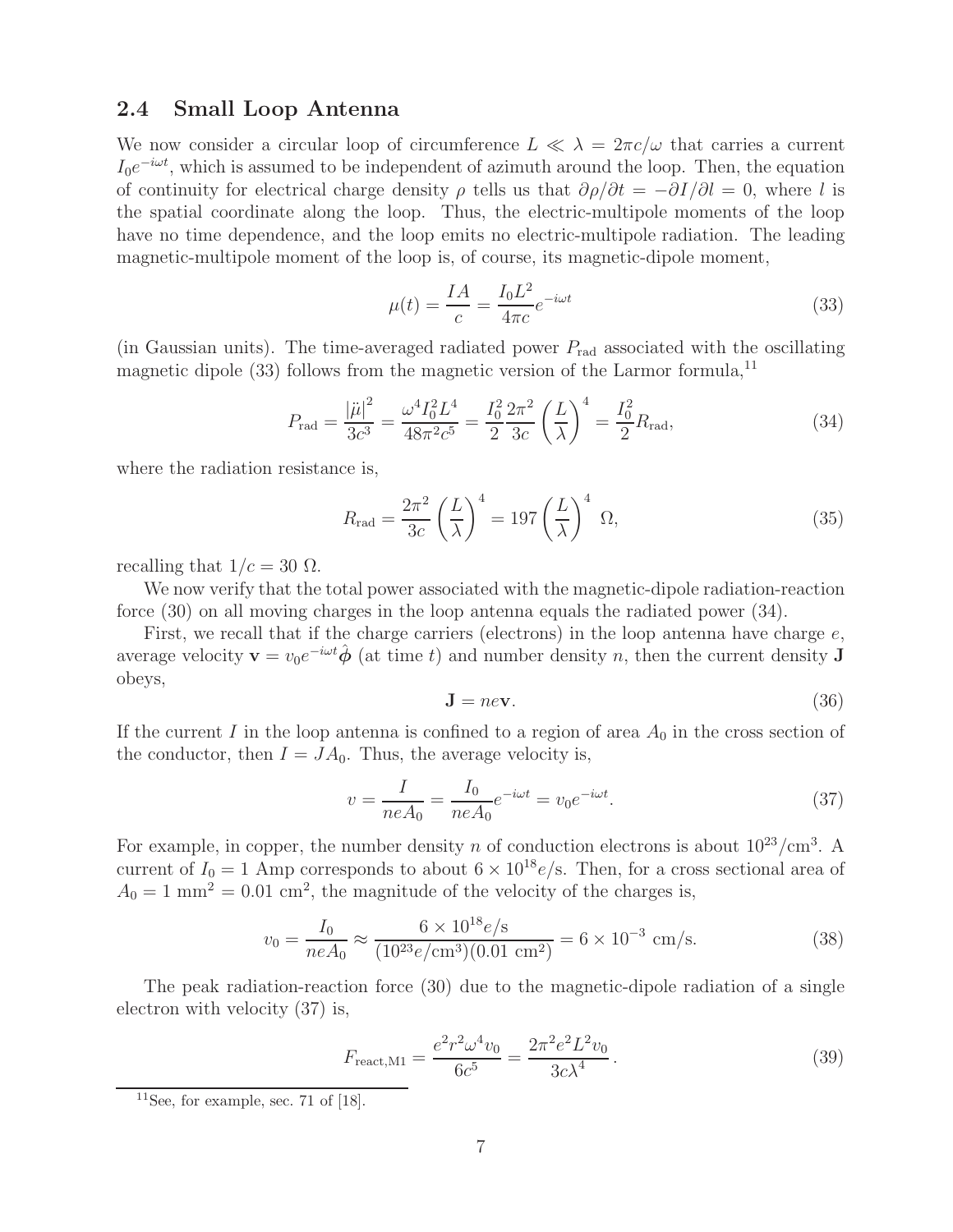The time-average power delivered to a single electron by this force is  $F_{\text{react},M1}v_0/2$ . The total number of conduction electrons involved producing the radiation from the small loop is  $N = nA_0L$ . Because these electrons act coherently, the total time-average power provided by the radiation-reaction force is  $N^2v_0/2$  times the peak force (39) on a single electron. That is,

$$
P_{\text{react}} = \frac{N^2 F_{\text{react}, \text{M1}} v_0}{2} = \frac{\pi^2 n^2 e^2 A_0^2 L^4 v_0^2}{3c \lambda^4} = \frac{I_0^2}{2} \frac{2\pi^2}{3c} \left(\frac{L}{\lambda}\right)^4 = \frac{I_0^2}{2} R_{\text{rad}} = P_{\text{rad}},\tag{40}
$$

as found in eq. (34).

# **References**

- [1] K.T. McDonald, *Ph501 Problem Set 8*, http://kirkmcd.princeton.edu/examples/ph501set8.pdf
- [2] H.H. Macdonald, *Radiation from Conductors*, Proc. London Math. Soc. **1**, 459 (1904), http://kirkmcd.princeton.edu/examples/EM/macdonald\_plms\_1\_459\_04.pdf
- [3] See footnote 18 of S.A. Schelkunoff, *Theory of Antennas of Arbitrary Shape and Size*, Proc. I.R.E. **29**, 493 (1941), http://kirkmcd.princeton.edu/examples/schelkunoff\_procire\_29\_493\_41.pdf
- [4] K.T. McDonald, *Currents in a Center-Fed Linear Dipole Antenna* (June 27, 2007), http://kirkmcd.princeton.edu/examples/transmitter.pdf
- [5] J.H. Poynting, *On the Transfer of Energy in the Electromagnetic Field*, Phil. Trans. Roy. Soc./ London **175**, 343 (1884), http://kirkmcd.princeton.edu/examples/EM/poynting\_pt\_175\_343\_84.pdf
- [6] J. Larmor, *On the Theory of the Magnetic Influence on Spectra; and on the Radiation from moving Ions*, Phil. Mag. **44**, 503 (1897), http://kirkmcd.princeton.edu/examples/EM/larmor\_pm\_44\_503\_97.pdf
- [7] G.A. Schott, *On the Motion of the Lorentz Electron*, Phil. Mag. **29**, 49-69 (1915), http://kirkmcd.princeton.edu/examples/EM/schott\_pm\_29\_49\_15.pdf
- [8] M. Planck, *Uber electrische Schwingungen, welche durch Resonanz erregt und durch ¨ Strahlung ged¨ampft werden*, Ann. d. Phys. **60**, 577 (1897), http://kirkmcd.princeton.edu/examples/EM/planck\_ap\_60\_577\_97.pdf
- [9] H. Poincar´e, *Sur la th´eorie des oscillations hertziennes*, Compte Rendus Acad. Sci. **113**, 515 (1891), http://kirkmcd.princeton.edu/examples/EM/poincare\_cras\_113\_515\_91.pdf
- [10] H. Poincar´e, *Les Oscillations Electriques ´* (Paris, 1894), http://kirkmcd.princeton.edu/examples/EM/poincare\_osc\_elec\_94.pdf
- [11] H. Hertz, *Ueber electrodynamische Wellen im Luftraume und deren Reflexion*, Ann. d. Phys. **34**, 609 (1889), http://kirkmcd.princeton.edu/examples/EM/hertz\_apc\_34\_609\_88.pdf